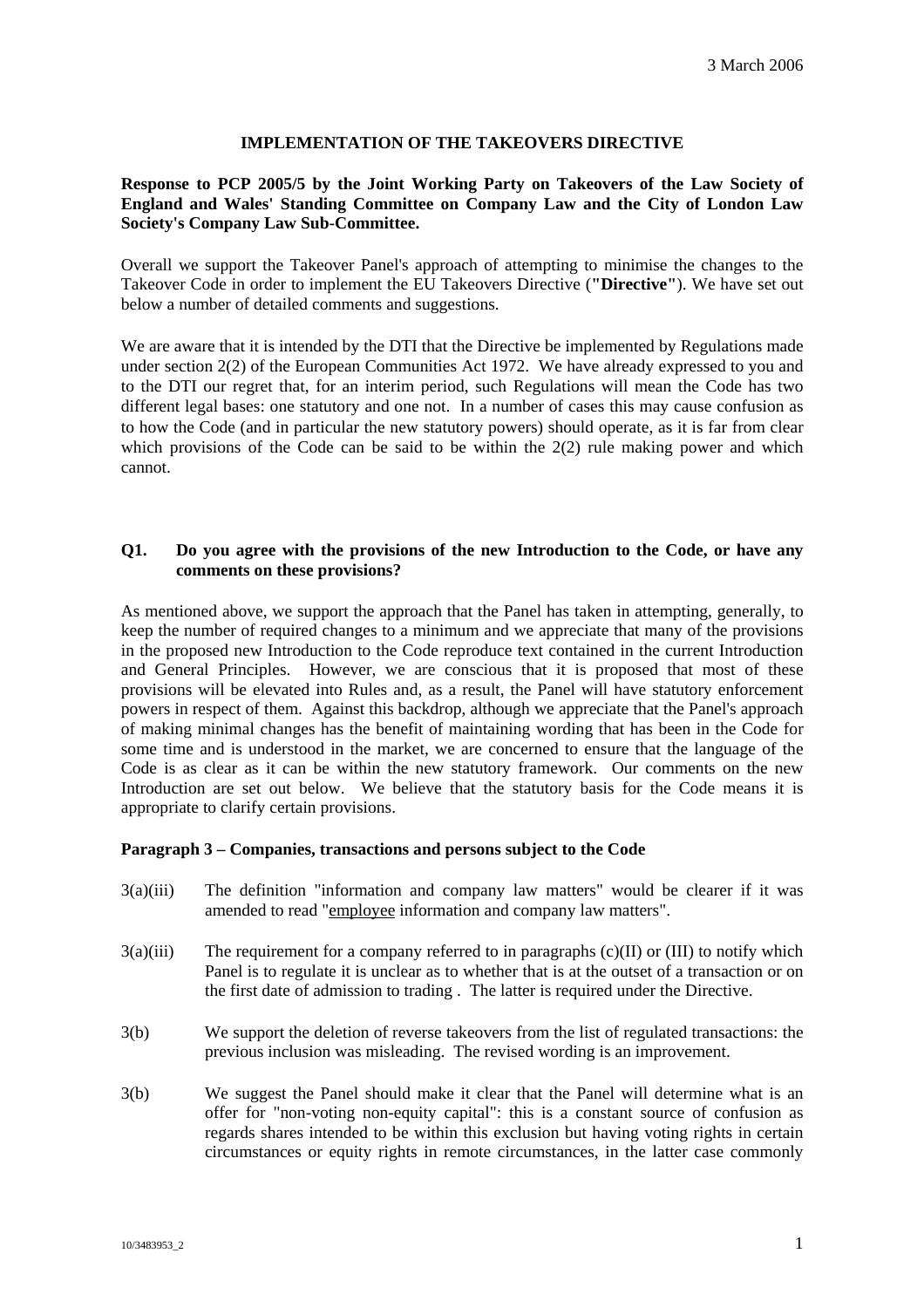included to make preference shares equity share capital for Companies Act purposes (but where such categorisation is inappropriate under the Code). We suggest the Code definition of voting rights should apply.

- 3(e) Code protection may be lost in other ways: a company could convert into a European company and then move its jurisdiction. Alternatively under the new Cross-Border Mergers Directive, it can merge into a company in another jurisdiction. If the EU implements a Directive on the Transfer of Registered Seat (as contemplated) this will be even simpler. We suggest the clause contemplates other bases of loss of Code protection too.
- 3(f) We note that much of the wording in this paragraph on "Code responsibilities and obligations" has been replicated from the current General Principles and it is our understanding that paragraph 3(f) does not aim to change the current position on Code responsibilities. However, words which have been comfortably accepted in a non-statutory context, with the Panel's recognition of the spirit of the Code, seem to us to warrant, in a few cases, greater precision in the new regime, to avoid being applied literally.

We believe that there is some uncertainty amongst financial advisers as to the implications of the second paragraph and how financial advisers are required to act either before their appointment is clear or in the event a client refuses to follow their advice. This may be best dealt with as a separate issue outside the implementation of the Directive.

In the third paragraph, we understand that the wording "and other entities to which the Code applies" is not intended to apply to advisers (which are dealt with in the preceding paragraph). This needs to be clarified here to avoid any implication that advisers are required to ensure that they give their employees generally appropriate training on the Code.

In addition, we would suggest the following changes "…ensure where appropriate that their directors and employees receive appropriate training in respect of the Code are aware of their obligations under the Code…". These amendments clarify that companies do not have to demonstrate formal "training" of directors and employees as such; it is sufficient that the relevant people are aware of their obligations. In practice this would usually be complied with by companies and their advisers producing a memorandum of "dos and don'ts" for directors and employees. The insertion of the words "where appropriate" makes clear that not all plcs need to ensure that directors and, especially employees, are aware of their obligations at all times; it will be sufficient for them to focus on this when the company is engaged in a matter potentially subject to the Code.

In the fourth paragraph, the words "and their advisers" should be deleted from the first sentence as advisers are not under a duty to act in the best interests of the shareholders of their client. We realise this wording is currently in the introduction to the General Principles, but it is wrong and too broad and under statutory rules inappropriate to stand as such.

On the same principle, we are concerned with the reference, in the fourth paragraph, to directors' duties to act in the interests of shareholders. This is inappropriate for statutory rules, as it is not correct: the Panel is aware directors' duties are to the relevant company. In discharging duties to companies, directors must consider the interests of shareholders. This is spelt out in the new Company Law Reform Bill: rules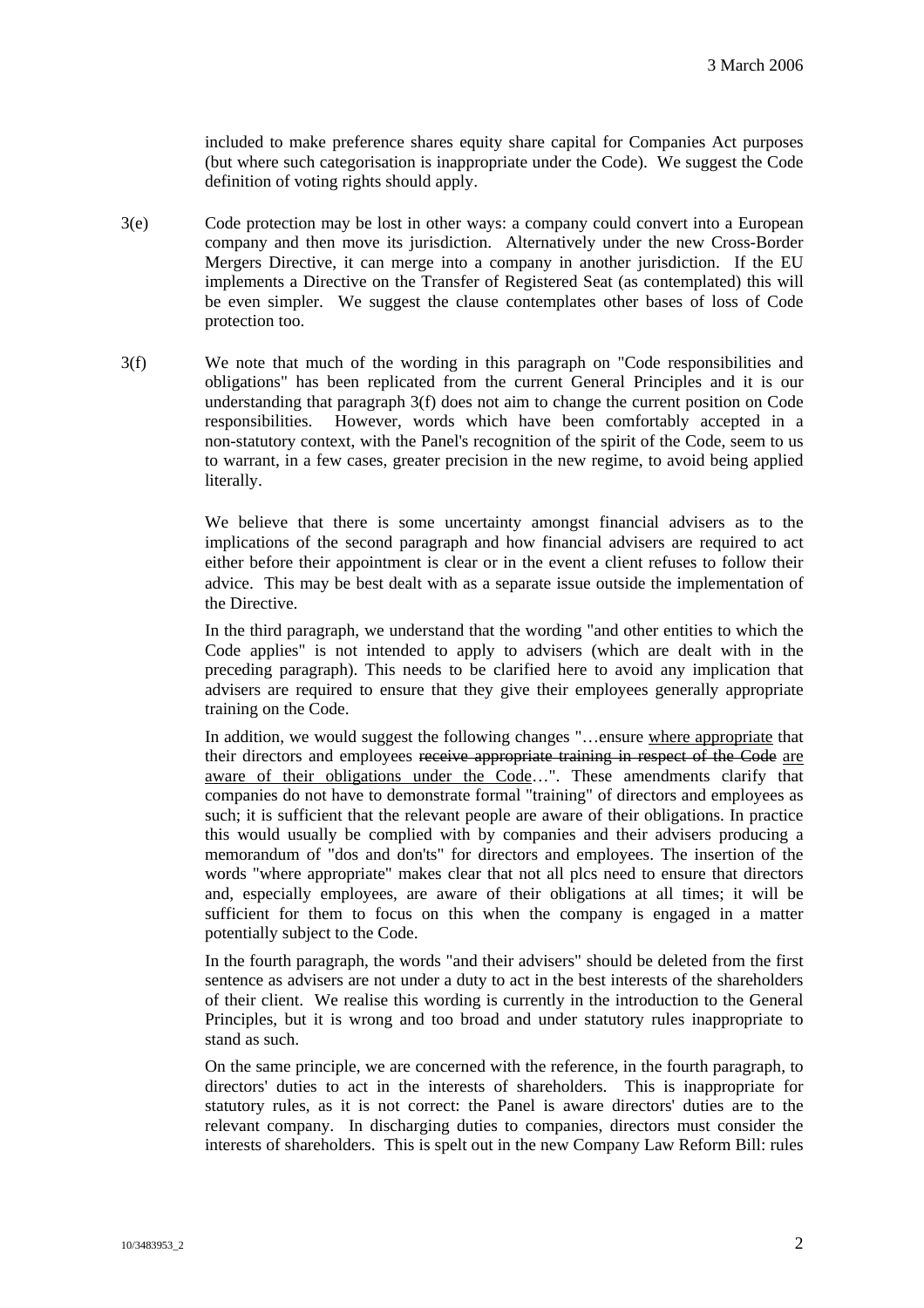created by a statutory body should not assert a different duty, in a way that could be accepted from a non-statutory body.

### **Paragraph 4 – The Panel and its Committees**

- (b) We do not agree that amendments should be capable of being made, without consultation, to the Code where the Code Committee believes it does not materially alter the intended effect of the provision in question. There is too great scope for changes without consultation under this power. There have already been a number of cases where the Panel has (by way of analogy) issued a Practice Statement which the Panel believes does not change its current practice but which practitioners believe does so.
- (c) We suggest that the title "Hearings Committee" does not sound suitably important: it may demean what has historically been regarded as the "full Panel". That, in turn, may encourage appeals as standard.

### **Paragraph 7 – Hearings Committee**

7(e) We are concerned that the proposed new automatic right of appeal against decisions of the Hearings Committee to the Takeover Appeal Board will lead to a large increase in the number of appeals being heard with no testing of whether the appeal has any merits. We are not convinced this is wise, unless clearly needed for human rights reasons (and if so, why was it not already there?). We consider that the Panel's proposal in its January 2005 Explanatory Paper to allow appeals on the grant of leave either from the Hearings Committee or the Takeover Appeal Board would be preferable and suspect it would satisfy the requirement in clause 626(3) of the Company Law Reform Bill requiring a right of appeal.

### **Paragraph 9(a) -Providing information and assistance to the Panel and the Panel's powers to require documents and information**

9(a) In the first paragraph, the words in brackets impose unqualified correction and up-dating obligations. However the third paragraph is (rightly we suggest) more measured in the up-dating obligation. We suggest that the words ", where potentially still relevant to the Panel" be inserted within the brackets after the words already included in the first paragraph, to avoid a disproportionate and uncertain up-dating obligation, potentially long after a bid has ended and the facts have become irrelevant.

#### **Paragraph 10 – Enforcing the Code**

10(a) The wording in this section follows clause 630 of the Bill. We have previously pointed out to the DTI our concerns with the drafting of clause 630 which we consider might lead an aggrieved party to argue that it gives it a mechanism for obtaining a judicial hearing on a disagreement it has on a Panel ruling. We note that the DTI has stated that the aim is to provide a mechanism for the Panel to apply to court to enforce a Panel rule-based requirement or a Panel request for documents and information and that the DTI envisages that the enforcing court would not consider it appropriate to rehear substantively the matter or examine the issues giving rise to the rule (or, as the case may be, the request for documents or information). However, a number of our members, though understanding the definitional approach adopted, consider that the wording in clause  $630(i)(a)$  "if...the court is satisfied that there is a reasonable likelihood that a person will contravene a rule based requirement… the court may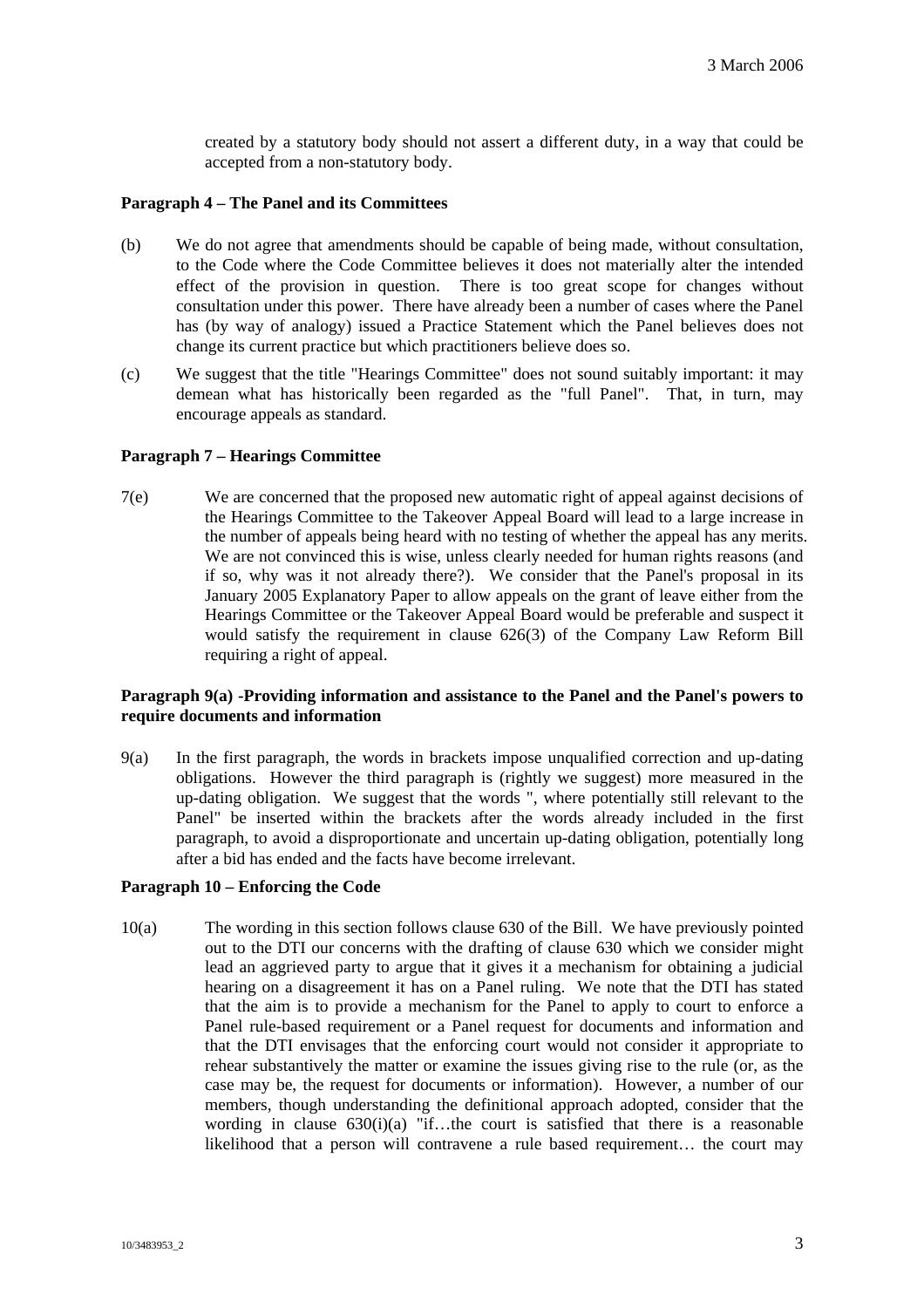make any order it thinks fit  $\dots$ " and the equivalent wording in clause 630(i)(b) could be interpreted more broadly than intended by an aggrieved party and more importantly by the courts. The definition of "rule-based requirement" in clause 630(4) means a requirement imposed by or under rules; the section could be read as the court needing to be satisfied that a person has contravened a rule, or that there is a reasonable likelihood that the person will contravene a rule, which could be interpreted as requiring a substantive rehearing of the issue leading to the Panel's ruling i.e. the court would consider the underlying breach of rule, not focus primarily on the breach or the threatened breach of a ruling.

We recognise that the courts will always have the ability to consider the validity of a ruling, on the basis that even if clause 630 referred to a "ruling" or "decision" it would have to be a ruling by the Panel in accordance with the law and the relevant rules. However, since we believe "rule based requirement" is expressed to apply to requirements under "rules", i.e. the underlying requirement not the requirement of the "ruling", substantial litigation re-testing the decisions of the Panel is a real risk. It would, it seems to us, be highly regrettable for some unintended confusion in the wording of this section to lead, post the statutory regime, to the introduction of a litigation culture in relation to Panel rulings. We recognise that enforcement under clause 630 is on the application of the Panel, but our concern is that those subject to rulings by the Panel will refuse to comply pending the hearing of an application by the Panel to exercise its powers under this section: the tone of the draft clause suggests an opportunity for the Panel's ruling to be re-opened and re-considered: i.e. the Panel must demonstrate a "rule" breach, not just a "ruling" breach. We believe that our concern can be largely addressed by relatively minor amendments to the drafting: for example, at the end of the definition of "rule-based requirement" the inclusion of the words "whether pursuant to a decision or ruling of the Panel or otherwise".

## **Q2. Do you agree with the proposals for amendments to the General Principles, Definitions and the Rules to implement the Directive?**

We have a small number of comments. (The paragraph numbers below refer to the paragraphs in the consultation paper not Rule numbers.)

## **Paragraph 5.3.2 - Disclosure of Concert Parties**

We agree with the Panel that too broad disclosure of concert parties is burdensome and without value. We believe that it is still too burdensome to require all connected advisers to be disclosed: this is in danger of catching accountants, actuaries, PR advisers, benefits consultants, lawyers and others who could be said to be advising on the offer. We suggest listing principal financial advisers should suffice, if those with shares are caught anyway.

### **Paragraph 5.6 - Making documents and information available to shareholders, employee representatives and employees)**

We have a number of concerns with the proposed new Rule 30.3.

• We do not consider that the Directive requires bidders and targets to ensure that documentation and information be sent to shareholders and employees who are located outside of the EEA. Article 8.2 of the Directive specifically states that "Member States shall provide for the disclosure of all information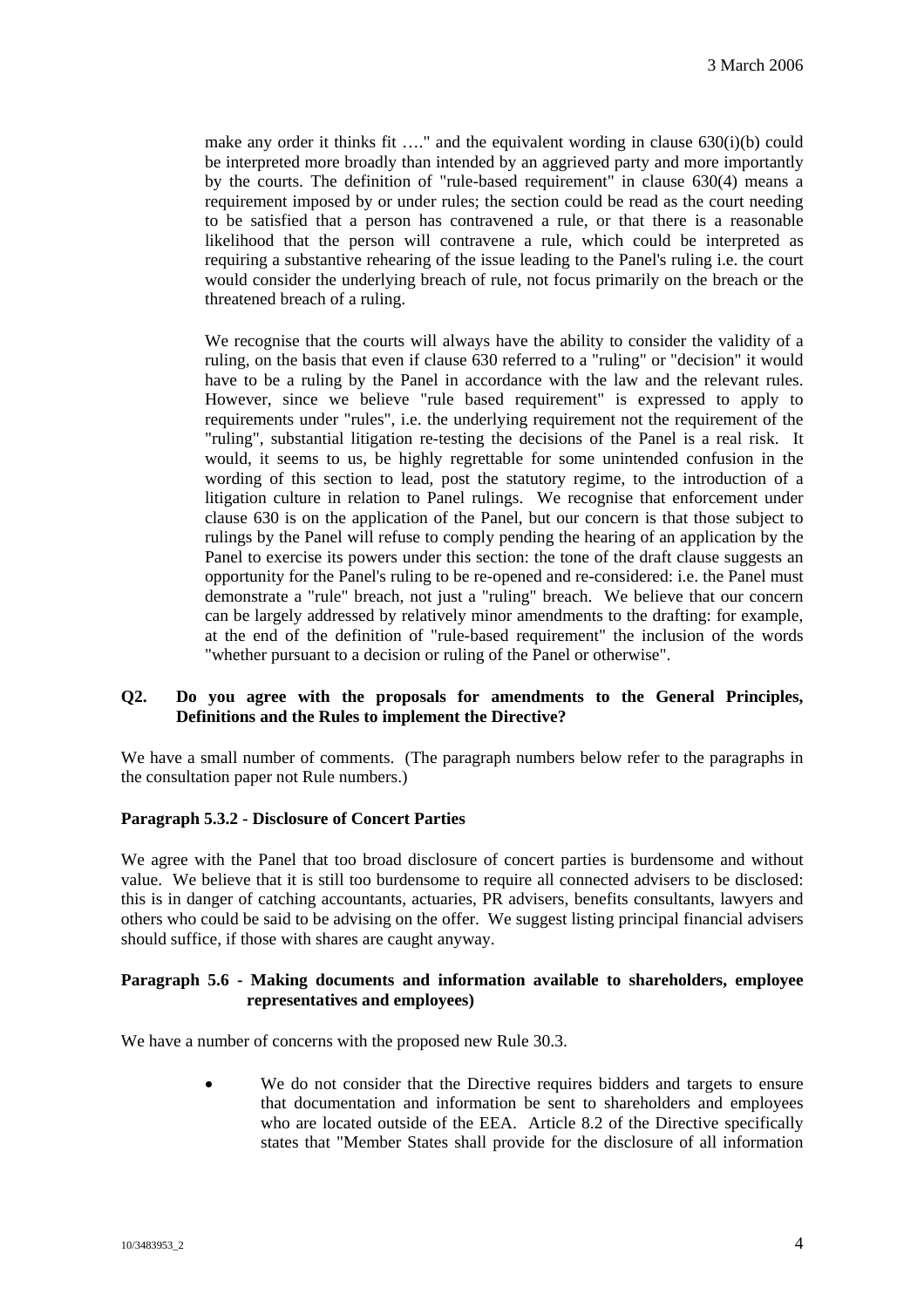and documents …. in such manner as to ensure that they are both readily and promptly available to the holders of securities at least *in those Member States on the regulated markets of which the offeree company securities are admitted to trading…*" This obligation is clear.

We note that the Code Committee believes that it is arguable that the information provisions apply to all shareholders irrespective of the specific wording in Article 8.2 because of the wording in Article 5.1 and Article 3.1 (a). However Article 5.1 addresses a different point to that addressed by the information provisions; it is concerned that an offer be made to all holders of target securities. Regardless of whether documentation is sent to overseas shareholders, the offer can still be made to those shareholders on the same terms as it is made to the other shareholders by means of a newspaper advertisement and so we do not see why Article 5.1 should be read together with Article 8.2. Article 3.1(a) requires that all holders of target shares must be afforded equivalent treatment. It is our view that where a target shareholder has put himself in a position whereby he cannot be afforded equivalent treatment by the target, for example, because he lives in a country with onerous securities laws, then the General Principle should be interpreted in the light of that fact.

For these reasons we consider that extending Rule 30.3 to shareholders and employees outside the EEA is undesirable. This is an extremely important issue: the costs of this proposed new rule will be massive and appear to have been completely ignored in framing the proposals. It would be wholly disproportionate to require companies to go to the additional costs of addressing all overseas securities law issues as a consequence of different regulatory circumstances which arise from decisions outside a company's own control: i.e. which investors in which overseas jurisdictions choose to buy shares in the company?

If, on reflection, the Panel still considers it necessary to apply Rule 30.3 to non-EEA shareholders and employees, we consider that the wording of the proposed derogation set out in the Note should be amended.

In practice, the jurisdictions we are most likely to be considering are jurisdictions such as the US and Australia. On a cash offer where a UK target has US shareholders, the bidder may decide not to comply with the provisions of the US Exchange Act and so, to avoid triggering US jurisdiction, must ensure that no offering materials are sent into the US. Taking this approach will ensure that the bidder minimises its risk under US anti-fraud and antimanipulation laws in respect of the offering materials. An alternative for the bidder if US shareholders in the target hold less than 10% is to make the information available to the US shareholders and rely on the Tier 1 exemption which will exempt the bidder from a number of requirements under the US tender offer rules but will still subject it to a greater risk of liability under US laws.

The derogation as currently framed will mean that a bidder for a target which has more than 3% of its shareholders in the US will be required to rely on the Tier 1 exemption and subject itself to the greater risk of liability because it will be required to send the offering materials into the US. This, combined with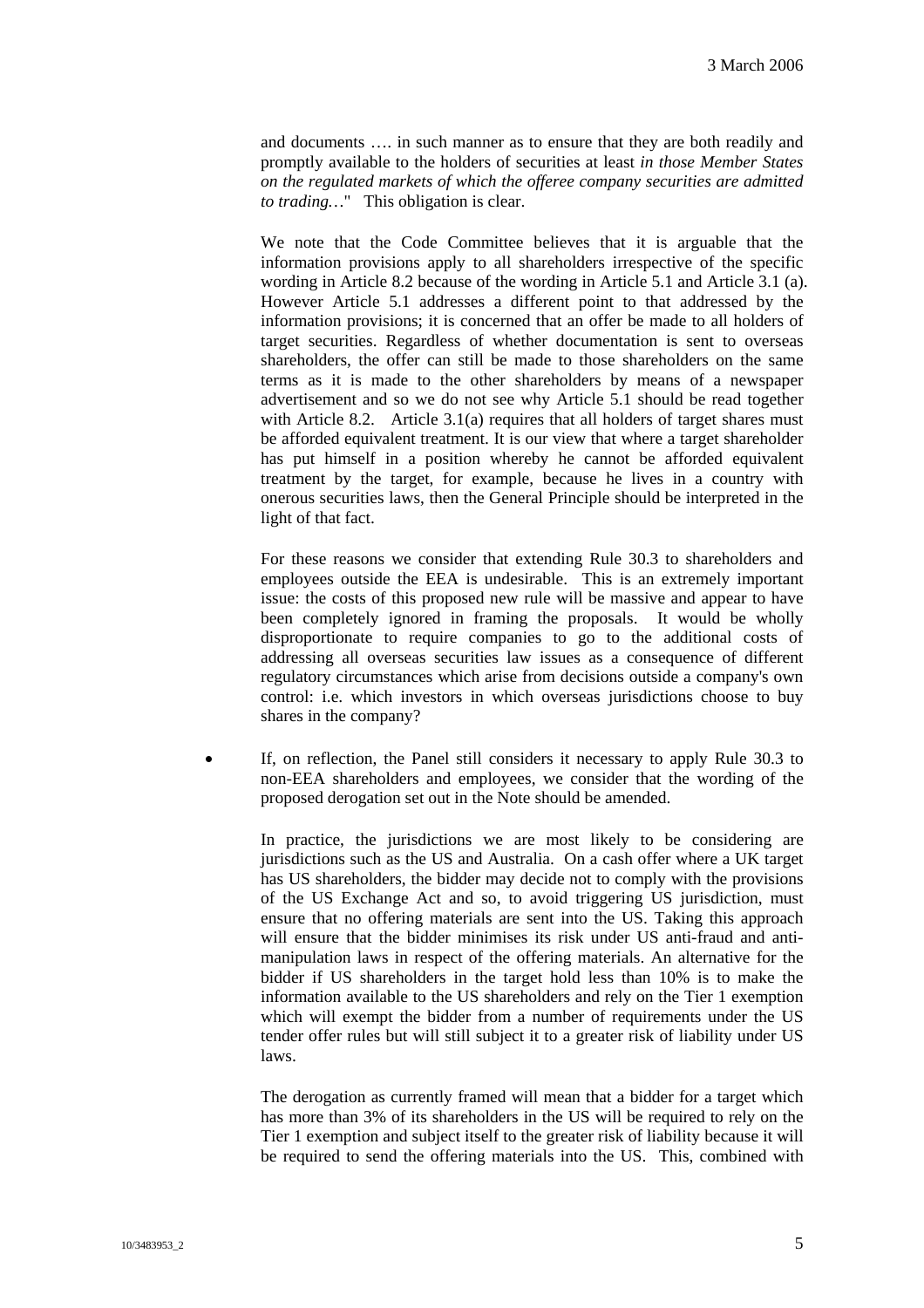the fact that it is often difficult to ascertain exactly how many US shareholders there are in the target at any given time, may involve a significant cost for a potential bidder. On a securities exchange offer there will also be concerns about requirements to register under the US Securities Act (which in some cases will preclude transactions from being feasible, where currently they can proceed).

In addition, if a bidder has decided not to comply with US laws and comes within the terms of the derogation in respect of US shareholders but is required to make the information available to employees in the US (because more than 3% of the target group's employees are based there) there is a significant risk that the US shareholders may obtain the materials and that US jurisdiction will be triggered.

We consider that many of the difficulties described above could be avoided by deleting the percentage threshold in the derogation. The 3% threshold is clearly arbitrary and we believe neither appropriate nor required under the Directive. Even a higher level such as 10% seems to us unnecessary and seeking to address issues the Directive does not in fact require to be addressed. There is significant experience already from the US Tier 1 exemption as regards the difficulties of identifying the location of shareholders in any event. It is important to bear in mind that UK offers are made to US shareholders, anyway, just not inside the US itself. This has not caused problems in practice, whereas the new proposal will have (as explained) serious negative consequences in terms of, in particular, securities exchange offers and generally on costs.

In addition, we consider that the following amendments would make the derogation clearer

"may result in a significant risk of civil, regulatory or particularly criminal exposure for the offeror or the offeree company if the information or documentation is sent to or made available to shareholders or employees in that jurisdiction without any amendment, and unless they can avoid that exposure by making minor amendments to the information……. "

## **Paragraph 6.5 – Timetable of offers**

On the proposed amendment to Rule 31.7 (Time for fulfilment of all other conditions) it would be clearer if it read "The Panel's consent will not normally only be granted unless is the outstanding condition….."

## **Paragraph 8.2.4**

The new note on Rules 13.1 and 13.3 (page 76 of the consultation document) sets out the circumstances in which an offer can be made subject to a condition relating to financing, and, in particular, the new paragraph (a)(ii) refers to the situation where the offer is being finances by an issue of new securities which are to be admitted to the Official List or to trading on AIM, where an appropriate listing or admission to trading condition will be permitted.